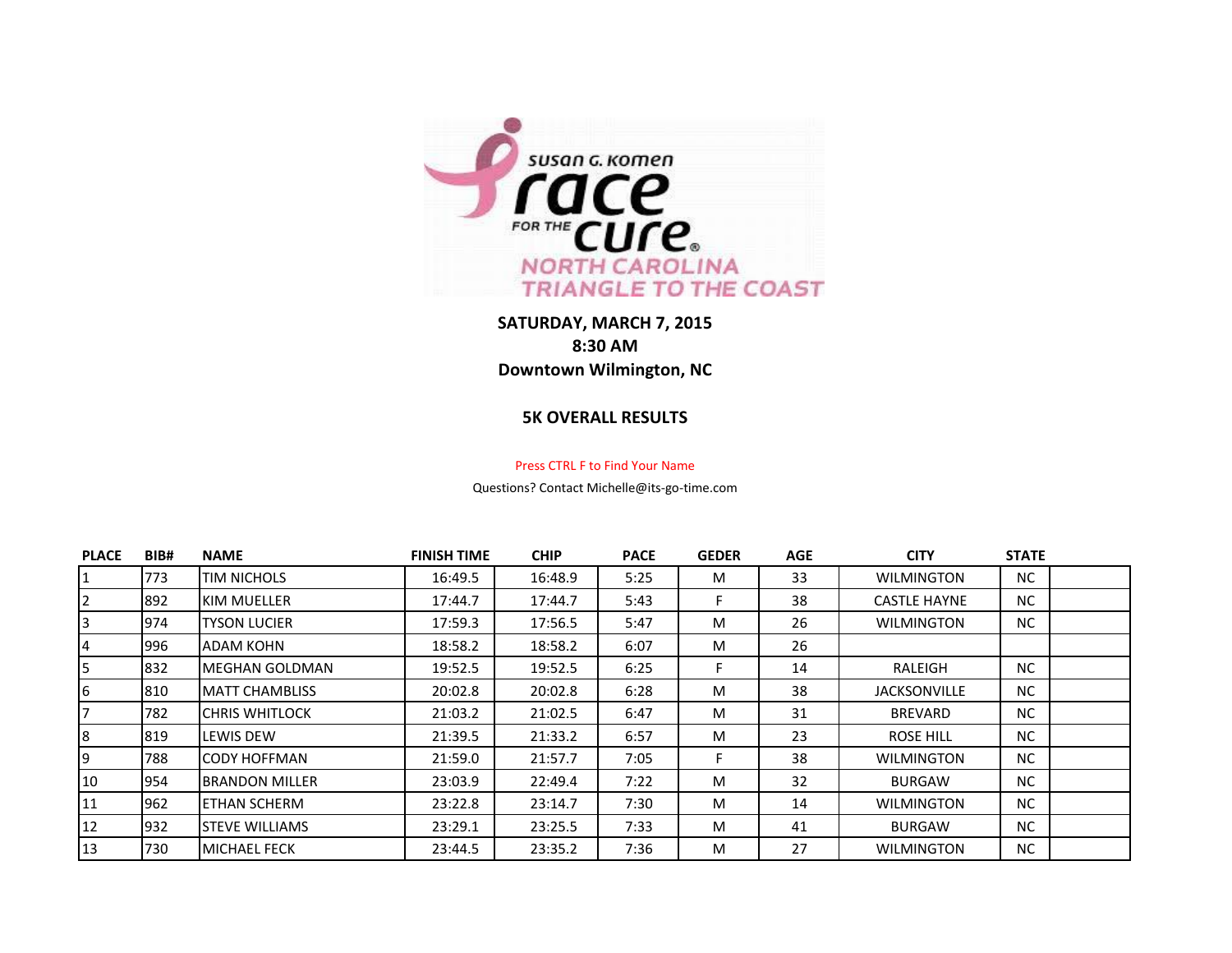| 14 | 834 | <b>TANNER GREEN</b>    | 23:45.6 | 23:45.6 | 7:40 | M  | 17 | <b>ROSMAN</b>       | <b>NC</b> |                 |
|----|-----|------------------------|---------|---------|------|----|----|---------------------|-----------|-----------------|
| 15 | 972 | <b>KARA DUFFY</b>      | 23:55.7 | 23:49.6 | 7:41 | F  | 31 | <b>WILMINGTON</b>   | <b>NC</b> |                 |
| 16 | 824 | <b>JAMES CHARLET</b>   | 24:15.0 | 24:15.0 | 7:49 | M  | 46 | <b>WILMINGTON</b>   | <b>NC</b> |                 |
| 17 | 900 | LISA RUGER             | 24:15.8 | 24:07.8 | 7:47 | F  | 45 | WILMINGTON          | <b>NC</b> |                 |
| 18 | 893 | <b>KRISTEN PETERS</b>  | 24:17.2 | 24:15.3 | 7:49 | F  | 29 | WASHINGTON          | <b>DC</b> |                 |
| 19 | 850 | JOE JOHNSON            | 24:17.8 | 24:14.8 | 7:49 | M  | 44 | WILMINGTON          | <b>NC</b> |                 |
| 20 | 726 | <b>BRAD CUNNINGHAM</b> | 24:19.3 | 24:19.3 | 7:51 | M  | 29 | <b>WILMINGTON</b>   | <b>NC</b> |                 |
| 21 | 801 | <b>ALYSON BAHR</b>     | 24:20.8 | 24:16.5 | 7:50 | F  | 44 | LAKE WACCAMAW       | <b>NC</b> |                 |
| 22 | 965 | TREVOR GILBRIDE        | 24:21.2 | 24:21.2 | 7:51 | M  | 26 | <b>WILMINGTON</b>   | <b>NC</b> |                 |
| 23 | 800 | CHERYL ANDRISON        | 24:33.2 | 24:33.2 | 7:55 | F  | 40 | <b>HAMPSTEAD</b>    | <b>NC</b> |                 |
| 24 | 733 | STEPHEN KAMINSKAS      | 24:39.6 | 24:32.8 | 7:55 | M  | 25 | <b>WILMINGTON</b>   | <b>NC</b> |                 |
| 25 | 867 | <b>MATTHEW MAGNE</b>   | 25:01.7 | 24:53.5 | 8:02 | M  | 44 | <b>WILMINGTON</b>   | <b>NC</b> |                 |
| 26 | 938 | ZACHARY COWAN          | 25:04.6 | 24:20.2 | 7:51 | M  | 21 | <b>HUBERT</b>       | <b>NC</b> |                 |
| 27 | 786 | <b>BRYAN WOOD</b>      | 25:04.6 | 24:50.0 | 8:01 | M  | 26 | <b>WILMINGTON</b>   | <b>NC</b> |                 |
| 28 | 840 | JOE HANNA              | 25:18.3 | 25:11.1 | 8:07 | M  | 26 | NORTH MYRTLE BEACH  | <b>SC</b> |                 |
| 29 | 929 | <b>BETSY WEINBERG</b>  | 25:20.2 | 25:20.2 | 8:10 | F  | 42 | WILMINGTON          | <b>NC</b> |                 |
| 30 | 905 | <b>CONNOR SCHAUDT</b>  | 25:23.1 | 25:23.1 | 8:11 | M  | 12 | WILMINGTON          | <b>NC</b> |                 |
| 31 | 907 | <b>TYLER SCHAUDT</b>   | 25:23.2 | 25:18.9 | 8:10 | M  | 10 | <b>WILMINGTON</b>   | NC        |                 |
| 32 | 745 | <b>SCOTT HENDERSON</b> | 25:23.4 | 25:20.9 | 8:10 | M  | 51 | <b>HAMPSTEAD</b>    | <b>NC</b> |                 |
| 33 | 716 | LAURA TOTTEN           | 25:29.7 | 25:29.7 | 8:13 | F  | 41 | LELAND              | <b>NC</b> |                 |
| 34 | 884 | KATHLEEN MOYER         | 25:30.9 | 25:27.0 | 8:13 | F  | 37 | <b>WILMINGTON</b>   | <b>NC</b> |                 |
| 35 | 931 | SONJA WILLIAMS         | 25:42.9 | 25:42.9 | 8:17 | F  | 51 | <b>JACKSONVILLE</b> | <b>NC</b> |                 |
| 36 | 857 | <b>JENNIFER KOPKA</b>  | 25:45.8 | 25:45.8 | 8:18 | F. | 35 | HAMPSTEAD           | <b>NC</b> |                 |
| 37 | 859 | <b>KRYSTAL KRUPP</b>   | 25:53.5 | 25:42.4 | 8:17 | F  | 61 | <b>SOUTHPORT</b>    | <b>NC</b> |                 |
| 38 | 732 | <b>KYLE JOHNSON</b>    | 25:53.7 | 25:47.1 | 8:19 | M  | 26 | WILMINGTON          | NC        |                 |
| 39 | 937 | <b>MATT COWAN</b>      | 25:55.3 | 25:12.1 | 8:08 | M  | 44 | <b>HUBERT</b>       | <b>NC</b> |                 |
| 40 | 518 | KARIN LEVESQUE         | 25:55.8 | 25:42.1 | 8:17 | F. | 57 | FAYETTEVILLE        | NC.       | <b>SURVIVOR</b> |
| 41 | 933 | <b>TESSA WOLFARTH</b>  | 25:56.0 | 25:45.5 | 8:18 | F  | 34 | <b>WILMINGTON</b>   | <b>NC</b> |                 |
| 42 | 731 | PETER FERGUSON         | 26:01.9 | 25:54.9 | 8:21 | M  | 34 | <b>WILMINGTON</b>   | <b>NC</b> |                 |
| 43 | 853 | <b>SUZY KEARNS</b>     | 26:03.5 | 26:03.5 | 8:24 | F  | 32 | <b>WILMINGTON</b>   | <b>NC</b> |                 |
| 44 | 880 | <b>KEVIN MILLER</b>    | 26:04.9 | 25:57.2 | 8:22 | M  | 36 | <b>WILMINGTON</b>   | <b>NC</b> |                 |
| 45 | 942 | CASSANDRA DEMATTEIS    | 26:08.6 | 25:49.0 | 8:20 | F  | 30 | WILMINGTON          | <b>NC</b> |                 |
| 46 | 734 | <b>ALLISON MILLER</b>  | 26:10.8 | 26:10.8 | 8:26 | F  | 27 | WILMINGTON          | NC.       |                 |
| 47 | 703 | SOPHIA BRADFORD        | 26:15.9 | 26:15.9 | 8:28 | F  | 13 | <b>WILMINGTON</b>   | <b>NC</b> |                 |
|    |     |                        |         |         |      |    |    |                     |           |                 |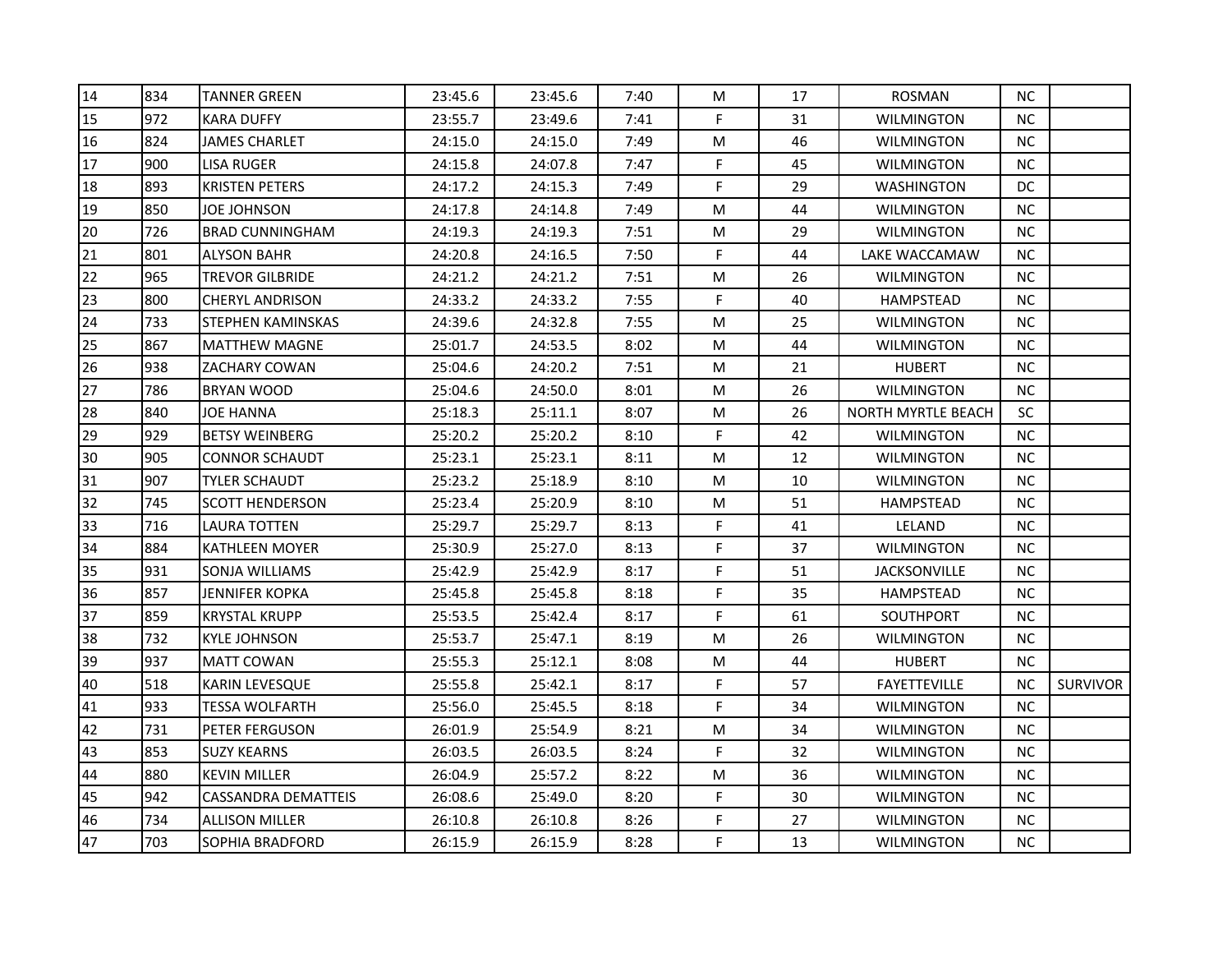| 48 | 806 | <b>SARA BRANNON</b>         | 26:16.7 | 26:13.8 | 8:27 | F. | 38 | <b>HAMPSTEAD</b>      | NC.       |                 |
|----|-----|-----------------------------|---------|---------|------|----|----|-----------------------|-----------|-----------------|
| 49 | 959 | JACKIE MUNGO                | 26:19.1 | 26:19.1 | 8:29 | F. | 99 | <b>WILMINGTON</b>     | NC.       |                 |
| 50 | 909 | STEPHANIE SCOTT             | 26:20.0 | 26:20.0 | 8:30 | F. | 47 | <b>WILMINGTON</b>     | NC.       |                 |
| 51 | 899 | REBECCA ALVARADO            | 26:41.3 | 26:36.1 | 8:35 | F  | 28 | WILMINGTON            | <b>NC</b> |                 |
| 52 | 771 | <b>MEGHAN LARSON</b>        | 26:47.3 | 26:41.4 | 8:36 | F. | 27 | <b>WILMINGTON</b>     | NC.       |                 |
| 53 | 772 | MISAEL OTERO                | 26:47.9 | 26:47.9 | 8:38 | M  | 36 | <b>WILMINGTON</b>     | NC.       |                 |
| 54 | 826 | <b>PATRICK FINN</b>         | 26:50.5 | 26:50.5 | 8:39 | M  | 62 | LELAND                | <b>NC</b> |                 |
| 55 | 725 | <b>MATTHEW BURKHART</b>     | 26:51.5 | 26:42.9 | 8:37 | M  | 32 | LELAND                | NC.       |                 |
| 56 | 748 | <b>MATTHEW ORR</b>          | 27:08.8 | 26:46.1 | 8:38 | M  | 31 | <b>WILMINGTON</b>     | NC.       |                 |
| 57 | 526 | CASSIE VICK                 | 27:24.1 | 27:21.0 | 8:49 | F  | 45 | <b>HAMPSTEAD</b>      | <b>NC</b> | <b>SURVIVOR</b> |
| 58 | 766 | JENNIFER WYNN               | 27:34.1 | 27:23.5 | 8:50 | F  | 29 | <b>HUBERT</b>         | <b>NC</b> |                 |
| 59 | 756 | ANGELA MALLARD              | 27:36.2 | 27:20.9 | 8:49 | F. | 51 | MAYSVILLE             | NC.       |                 |
| 60 | 724 | <b>ASHLEY ALFORD</b>        | 27:41.2 | 27:26.7 | 8:51 | F. | 27 | <b>WILMINGTON</b>     | NC.       |                 |
| 61 | 737 | <b>AARON WARD</b>           | 27:41.5 | 27:27.8 | 8:51 | M  | 25 | <b>DELCO</b>          | <b>NC</b> |                 |
| 62 | 868 | <b>DON MARCUM</b>           | 27:41.6 | 27:37.4 | 8:55 | M  | 56 | <b>WILMINGTON</b>     | <b>NC</b> |                 |
| 63 | 768 | NATALYN BACHEK              | 27:45.4 | 27:40.0 | 8:55 | F  | 28 | <b>WILMINGTON</b>     | NC.       |                 |
| 64 | 727 | DANIEL DIMARCO              | 27:47.6 | 27:31.7 | 8:53 | M  | 25 | <b>WILMINGTON</b>     | <b>NC</b> |                 |
| 65 | 897 | <b>JACQUELINE RASMUSSEN</b> | 27:54.9 | 27:54.9 | 9:00 | F  | 54 | <b>JACKSONVILLE</b>   | NC        |                 |
| 66 | 866 | <b>CRYSTAL LOESCH</b>       | 27:56.7 | 27:50.8 | 8:59 | F  | 33 | <b>WILMINGTON</b>     | NC.       |                 |
| 67 | 883 | <b>SUSAN MOREAU</b>         | 28:01.5 | 27:56.0 | 9:01 | F  | 40 | <b>WILMINGTON</b>     | NC.       |                 |
| 68 | 807 | SHAMEENA BROACH             | 28:02.6 | 27:51.9 | 8:59 | F  | 44 | <b>WILMINGTON</b>     | NC.       |                 |
| 69 | 831 | <b>JESSICA GLEASON</b>      | 28:03.2 | 28:00.4 | 9:02 | F. | 31 | <b>WASHINGTON</b>     | DC.       |                 |
| 70 | 506 | <b>ANN CAMDEN</b>           | 28:12.8 | 27:52.3 | 8:59 | F. | 44 | RALEIGH               | <b>NC</b> | <b>SURVIVOR</b> |
| 71 | 717 | SAMANTHA WARD               | 28:18.4 | 28:18.4 | 9:08 | F  | 27 | RIEGELWOOD            | NC.       |                 |
| 72 | 930 | <b>ESMERALDA WERNLI</b>     | 28:26.5 | 28:26.5 | 9:10 | F  | 39 | <b>JACKSONVILLE</b>   | NC        |                 |
| 73 | 719 | <b>KIM LAMBERT</b>          | 28:28.8 | 28:13.4 | 9:06 | F  | 38 | <b>WILMINGTON</b>     | NC.       |                 |
| 74 | 525 | KATHY HELAK                 | 28:32.6 | 28:32.6 | 9:12 | F  | 59 | WILMINGTON            | ΝC        | <b>SURVIVOR</b> |
| 75 | 935 | <b>CINDY BRITTAIN</b>       | 28:34.8 | 28:09.4 | 9:05 | F  | 51 | SOUTHPORT             | <b>NC</b> |                 |
| 76 | 836 | JASON HALL                  | 28:49.1 | 28:42.6 | 9:15 | M  | 35 | <b>WILMINGTON</b>     | NC.       |                 |
| 77 | 869 | LINDSAY MARTINI             | 28:50.0 | 28:44.3 | 9:16 | F  | 30 | <b>WILMINGTON</b>     | NC.       |                 |
| 78 | 833 | <b>NICOLE GRAY</b>          | 28:51.7 | 28:51.7 | 9:18 | F  | 38 | <b>CAROLINA BEACH</b> | <b>NC</b> |                 |
| 79 | 927 | <b>SHARON WAMPLER</b>       | 28:54.2 | 28:49.7 | 9:18 | F  | 53 | CHAMPAIGN             | IL.       |                 |
| 80 | 906 | <b>KELLY SCHAUDT</b>        | 29:08.3 | 29:03.8 | 9:22 | F  | 38 | <b>WILMINGTON</b>     | NC.       |                 |
| 81 | 858 | <b>SHANNON KRUEGER</b>      | 29:14.4 | 29:14.4 | 9:26 | F  | 32 | <b>WILMINGTON</b>     | NC.       |                 |
|    |     |                             |         |         |      |    |    |                       |           |                 |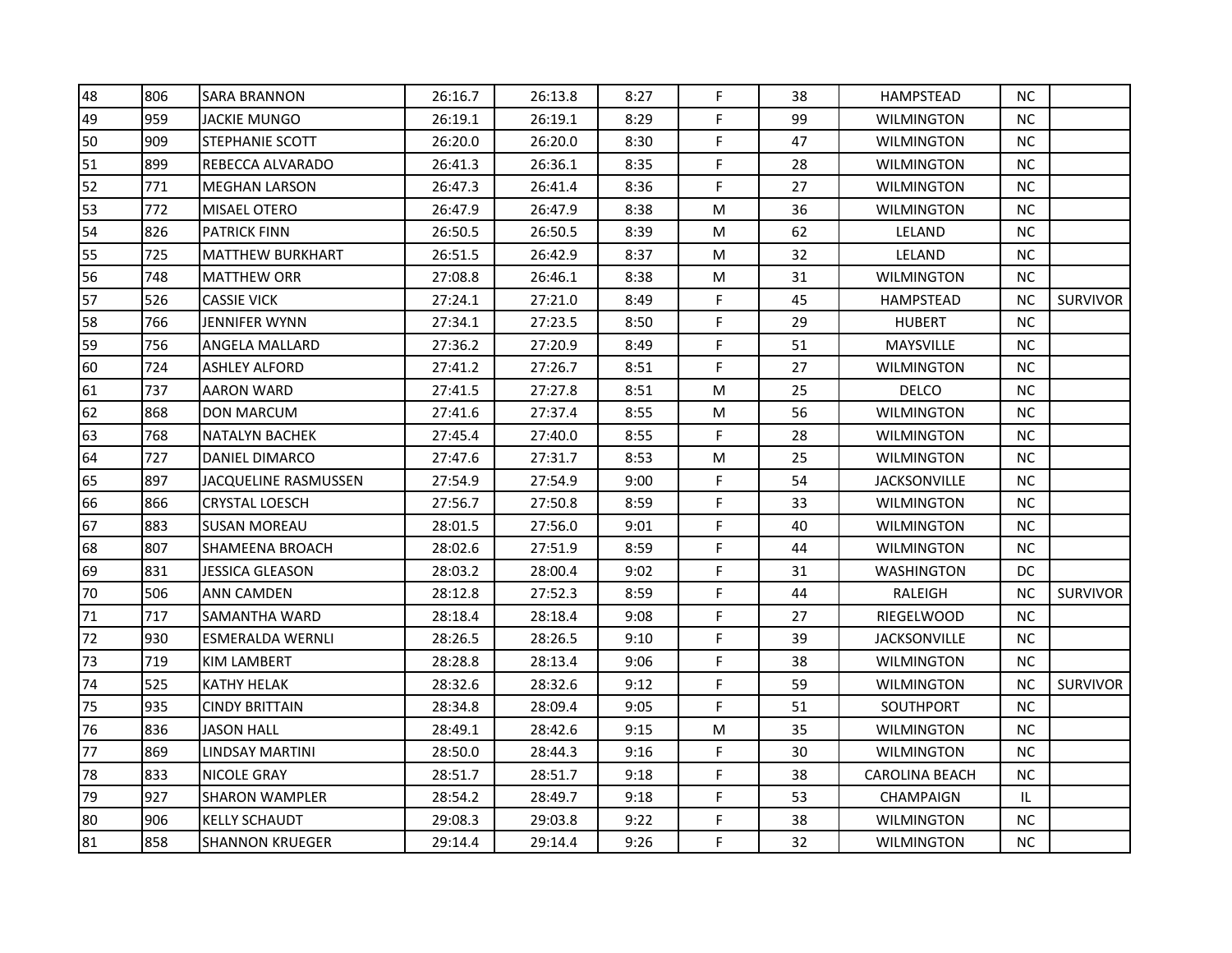| 82  | 920 | <b>SUSAN VALIANTE</b>     | 29:26.7 | 29:23.3 | 9:29  | F. | 52 | <b>HOLLY RIDGE</b>  | NC.       |                 |
|-----|-----|---------------------------|---------|---------|-------|----|----|---------------------|-----------|-----------------|
| 83  | 875 | <b>JEREMY MCVAY</b>       | 29:29.5 | 29:18.1 | 9:27  | M  | 23 | <b>JACKSONVILLE</b> | NC.       |                 |
| 84  | 889 | ZACHARY O'CONNOR          | 29:29.6 | 29:29.6 | 9:31  | M  | 26 | <b>JACKSONVILLE</b> | NC.       |                 |
| 85  | 761 | <b>ED PIPER</b>           | 29:30.6 | 29:18.8 | 9:27  | M  | 66 | <b>JACKSONVILLE</b> | NC.       |                 |
| 86  | 708 | CHARLIE HARDY             | 29:32.0 | 29:12.7 | 9:25  | M  | 59 | <b>KURE BEACH</b>   | NC.       |                 |
| 87  | 736 | <b>MASON TRULUCK</b>      | 29:35.1 | 29:22.5 | 9:28  | F. | 25 | <b>WILMINGTON</b>   | NC.       |                 |
| 88  | 741 | <b>AMBER SHEETS</b>       | 29:47.2 | 29:31.6 | 9:31  | F  | 34 | <b>WILMINGTON</b>   | <b>NC</b> |                 |
| 89  | 770 | VERONICA ENNIS            | 30:01.2 | 29:56.0 | 9:39  | F  | 28 | <b>WILMINGTON</b>   | NC.       |                 |
| 90  | 781 | <b>BRIDGETTE WHITLOCK</b> | 30:06.7 | 29:58.1 | 9:40  | F  | 29 | <b>BREVARD</b>      | NC.       |                 |
| 91  | 967 | TROY SCHAUDT              | 30:07.6 | 30:07.6 | 9:43  | M  | 37 | <b>WILMINGTON</b>   | <b>NC</b> |                 |
| 92  | 830 | <b>MATTHEW GILL</b>       | 30:11.4 | 30:11.4 | 9:44  | M  | 8  | <b>WILMINGTON</b>   | NC.       |                 |
| 93  | 787 | <b>CHRISTY WEIR</b>       | 30:12.5 | 29:46.2 | 9:36  | F. | 35 | <b>GREENSBORO</b>   | NC.       |                 |
| 94  | 910 | <b>SHAWNA SHELTON</b>     | 30:14.1 | 30:14.1 | 9:45  | F. | 32 | <b>WILMINGTON</b>   | NC.       |                 |
| 95  | 805 | <b>CHARLES BONEY</b>      | 30:18.1 | 30:09.3 | 9:44  | M  | 58 | <b>WILMINGTON</b>   | NC.       |                 |
| 96  | 758 | PAMELA MOLL               | 30:19.0 | 30:19.0 | 9:47  | F  | 23 | <b>JACKSONVILLE</b> | NC.       |                 |
| 97  | 827 | <b>SAMMY FLOWERS</b>      | 30:30.7 | 30:07.4 | 9:43  | M  | 45 | <b>CASTLE HAYNE</b> | NC.       |                 |
| 98  | 762 | DONELLA SEGOVIANO         | 30:32.2 | 30:23.2 | 9:48  | F  | 42 | <b>JACKSONVILLE</b> | NC.       |                 |
| 99  | 968 | <b>PAM FISHEY</b>         | 30:33.6 | 30:02.8 | 9:41  | F  | 62 | CARY                | NC.       |                 |
| 100 | 896 | AUGUSTA RAMSEY            | 30:44.5 | 30:15.9 | 9:45  | F. | 25 | <b>WILMINGTON</b>   | <b>NC</b> |                 |
| 101 | 949 | LYNETTE PINKSTON          | 30:47.6 | 30:47.6 | 9:56  | F  | 54 | <b>OAK ISLAND</b>   | NC.       |                 |
| 102 | 779 | <b>BLAKE TESNOW</b>       | 31:11.5 | 31:07.1 | 10:02 | M  | 25 | <b>ROSMAN</b>       | NC.       |                 |
| 103 | 790 | <b>GRACE CAMDEN</b>       | 31:15.0 | 30:53.3 | 9:58  | F. | 11 | RALEIGH             | NC.       |                 |
| 104 | 791 | <b>JEFF CAMDEN</b>        | 31:15.0 | 30:53.6 | 9:58  | M  | 42 | RALEIGH             | <b>NC</b> |                 |
| 105 | 821 | LYNN DOWDY                | 31:17.0 | 31:14.9 | 10:05 | F. | 51 | <b>CLAYTON</b>      | NC.       |                 |
| 106 | 793 | <b>REBECCA WHIPKEY</b>    | 31:17.7 | 30:57.5 | 9:59  | F  | 41 | <b>BOGART</b>       | GA        |                 |
| 107 | 820 | REBECCA DOSS              | 31:26.9 | 31:14.6 | 10:05 | F. | 42 | <b>SUPPLY</b>       | NC.       |                 |
| 108 | 881 | PHYLLIS MILLER            | 31:34.4 | 31:34.4 | 10:11 | F  | 67 | <b>WILMINGTON</b>   | NC.       |                 |
| 109 | 780 | <b>CHELSEA TESNOW</b>     | 31:42.9 | 31:38.8 | 10:12 | F  | 24 | ROSMAN              | <b>NC</b> |                 |
| 110 | 514 | <b>VICKI HOWE</b>         | 32:00.8 | 31:47.4 | 10:15 | F  | 39 | <b>SNEADS FERRY</b> | <b>NC</b> | <b>SURVIVOR</b> |
| 111 | 871 | <b>DEBORAH MCCORMICK</b>  | 32:02.9 | 32:02.9 | 10:20 | F  | 47 | <b>CHAPEL HILL</b>  | NC.       |                 |
| 112 | 729 | VAUGHAN EVANS             | 32:06.0 | 31:45.1 | 10:15 | F  | 42 | <b>CHAPIN</b>       | SC        |                 |
| 113 | 817 | <b>JENNY DAVIS</b>        | 32:11.9 | 32:11.9 | 10:23 | F. | 42 | <b>WILMINGTON</b>   | NC.       |                 |
| 114 | 957 | <b>RICHARD TOLER</b>      | 32:16.7 | 31:51.9 | 10:16 | M  | 46 | <b>WILMINGTON</b>   | NC.       |                 |
| 115 | 963 | <b>NATALIE CLARK</b>      | 32:17.1 | 31:48.5 | 10:15 | F  | 49 | <b>SHALLOTTE</b>    | NC.       |                 |
|     |     |                           |         |         |       |    |    |                     |           |                 |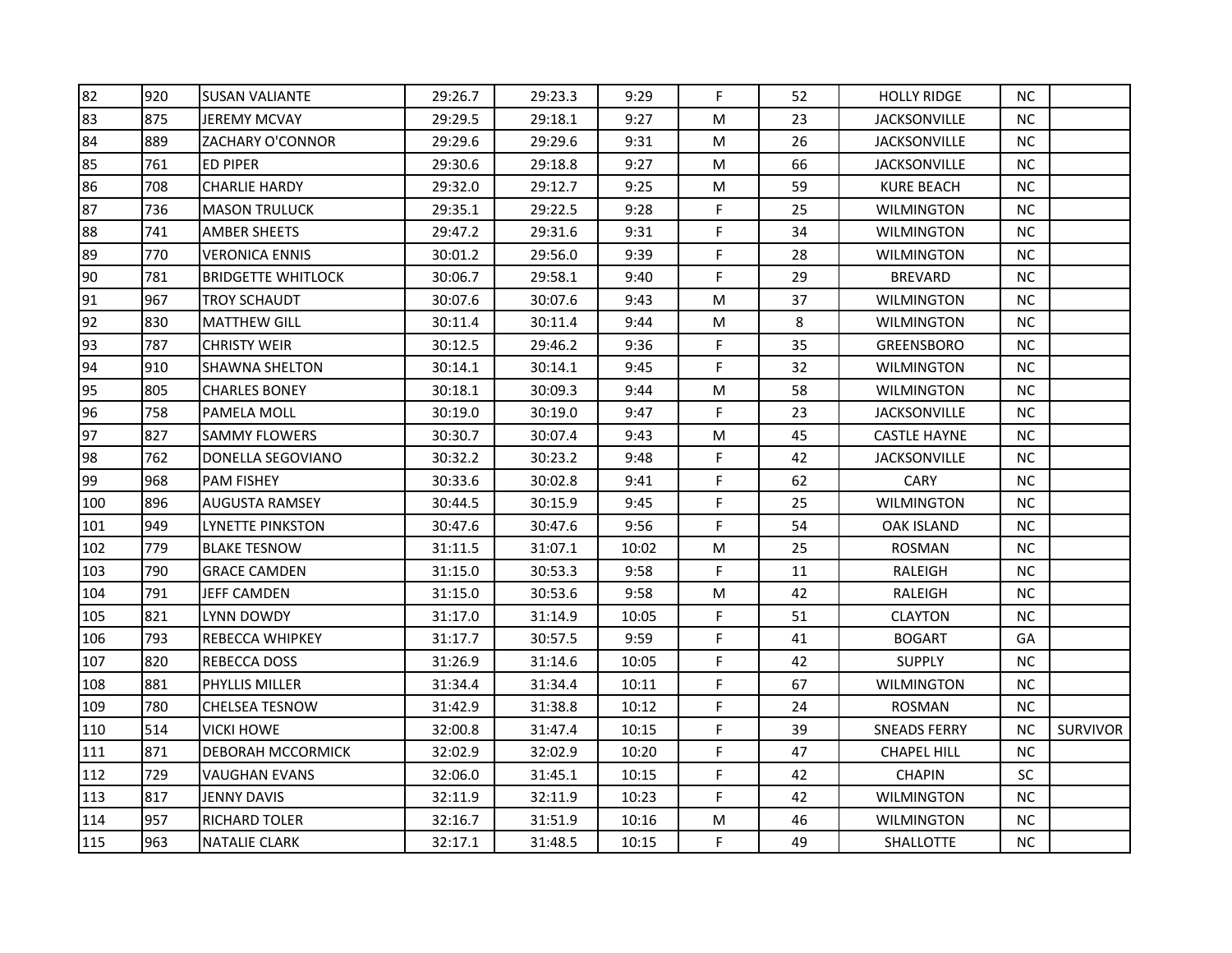| 116 | 943 | <b>BETH HICKS</b>          | 32:18.7 | 31:50.3 | 10:16 | F.          | 40             | <b>SHALLOTTE</b>        | <b>NC</b> |                 |
|-----|-----|----------------------------|---------|---------|-------|-------------|----------------|-------------------------|-----------|-----------------|
| 117 | 882 | <b>DAYLEN MOORE</b>        | 32:30.6 | 32:22.4 | 10:26 | F           | 26             | <b>WILMINGTON</b>       | <b>NC</b> |                 |
| 118 | 928 | <b>SUSAN WATSON</b>        | 32:32.5 | 32:23.3 | 10:27 | F.          | 60             | <b>HAMPSTEAD</b>        | <b>NC</b> |                 |
| 119 | 916 | AMANDA SYVERTSEN           | 32:33.7 | 32:14.9 | 10:24 | F           | 27             | RALEIGH                 | <b>NC</b> |                 |
| 120 | 720 | <b>KRISTIN LANCASTER</b>   | 32:39.8 | 32:39.8 | 10:32 | E           | 36             | <b>WILMINGTON</b>       | <b>NC</b> |                 |
| 121 | 515 | <b>KAREN KENNEY</b>        | 32:57.2 | 32:38.8 | 10:32 | F           | 60             | <b>WILMINGTON</b>       | NC.       | <b>SURVIVOR</b> |
| 122 | 784 | <b>NICK LAWLER</b>         | 33:02.3 | 31:41.9 | 10:13 | M           | 41             | <b>WILMINGTON</b>       | NC        |                 |
| 123 | 738 | JENN JEDREY                | 33:30.5 | 33:03.2 | 10:40 | F.          | 32             | <b>WILMINGTON</b>       | NC.       |                 |
| 124 | 812 | <b>KAREN CHODNICKI</b>     | 33:31.8 | 33:27.2 | 10:47 | F.          | 59             | <b>HAPSTEAD</b>         | NC.       |                 |
| 125 | 701 | JEFF LIPPS                 | 33:37.7 | 33:03.8 | 10:40 | M           | 54             | <b>WILMINGTON</b>       | <b>NC</b> |                 |
| 126 | 739 | <b>HEATHER NEYLON</b>      | 33:39.5 | 33:09.2 | 10:42 | F           | 29             | LELAND                  | NC.       |                 |
| 127 | 922 | <b>BRENDA VESLIGAJ</b>     | 33:39.5 | 33:10.1 | 10:42 | F           | 46             | <b>WILMINGTON</b>       | <b>NC</b> |                 |
| 128 | 829 | <b>HARRISON GILL</b>       | 33:53.1 | 33:45.2 | 10:53 | M           | $\overline{7}$ | <b>WILMINGTON</b>       | <b>NC</b> |                 |
| 129 | 912 | <b>MELISSA SMITH</b>       | 33:54.2 | 33:34.4 | 10:50 | F           | 38             | <b>WILMINGTON</b>       | <b>NC</b> |                 |
| 130 | 721 | <b>MELLISSA DIONESOTES</b> | 33:59.3 | 33:59.3 | 10:58 | F           | 32             | <b>WILMINGTON</b>       | <b>NC</b> |                 |
| 131 | 973 | <b>AMY WHITE</b>           | 34:05.3 | 33:43.9 | 10:53 | F           | 31             | <b>WILMINGTON</b>       | NC        |                 |
| 132 | 799 | <b>DONNA AVERY</b>         | 34:20.6 | 34:18.0 | 11:04 | F           | 36             | <b>PINK HILL</b>        | NC.       |                 |
| 133 | 951 | <b>ELIZABETH WARREN</b>    | 34:24.8 | 34:00.7 | 10:58 | F           | 29             | <b>SHALLOTTE</b>        | <b>NC</b> |                 |
| 134 | 952 | <b>MARK WHIPSKEY</b>       | 34:35.0 | 34:35.0 | 11:09 | M           | 46             |                         |           |                 |
| 135 | 520 | ANNE SAUERBREY             | 34:37.0 | 34:37.0 | 11:10 | F           | 61             | <b>BRUSH PRAIRIE</b>    | <b>WA</b> | <b>SURVIVOR</b> |
| 136 | 904 | <b>KATIE SAUERBREY</b>     | 34:37.0 | 34:20.5 | 11:05 | F.          | 25             | <b>SOUTHERN PINES</b>   | <b>NC</b> |                 |
| 137 | 519 | <b>NANCY PETERS</b>        | 34:39.2 | 34:36.9 | 11:10 | F           | 57             | <b>WILMINGTON</b>       | <b>NC</b> | <b>SURVIVOR</b> |
| 138 | 851 | <b>WILLIAM KARNS</b>       | 34:42.3 | 34:32.9 | 11:08 | M           | 56             | <b>WILMINGTON</b>       | <b>NC</b> |                 |
| 139 | 728 | <b>JIMMY EVANS</b>         | 34:56.3 | 34:35.0 | 11:09 | M           | 47             | <b>CHAPIN</b>           | <b>SC</b> |                 |
| 140 | 757 | PAMELA MAROVICH            | 35:07.0 | 34:58.3 | 11:17 | F           | 51             | <b>JACKSONVILLE</b>     | NC        |                 |
| 141 | 964 | CINDIA DORN                | 35:07.4 | 34:59.0 | 11:17 | F           | 45             | <b>CHINQUAPIN</b>       | <b>NC</b> |                 |
| 142 | 522 | KIMBERLY ADAMS             | 35:11.8 | 35:00.9 | 11:17 | F           | 59             | <b>WILMINGTON</b>       | NC.       |                 |
| 143 | 849 | <b>HEATHER HUTCHINS</b>    | 35:13.8 | 34:56.3 | 11:16 | F           | 24             | <b>CHARLOTTE</b>        | <b>NC</b> |                 |
| 144 | 956 | <b>TANDY MELLARD</b>       | 35:13.8 | 35:08.6 | 11:20 | $\mathsf F$ | 54             | <b>AUSTIN</b>           | TX        |                 |
| 145 | 876 | KALA MCVAY                 | 35:16.2 | 35:16.2 | 11:23 | F           | 22             | <b>JACKSONVILLE</b>     | <b>NC</b> |                 |
| 146 | 888 | CAYLA O'CONNOR             | 35:16.3 | 35:16.3 | 11:23 | F           | 26             | <b>JACKSONVILLE</b>     | NC        |                 |
| 147 | 902 | <b>COURTNEY SAUER</b>      | 35:16.8 | 34:50.8 | 11:14 | F           | 25             | <b>WHISPERING PINES</b> | NC.       |                 |
| 148 | 903 | <b>DOUG SAUER</b>          | 35:17.0 | 34:50.6 | 11:14 | M           | 54             | <b>WHISPERING PINES</b> | NC.       |                 |
| 149 | 798 | <b>JENNIFER DOUGLASS</b>   | 35:17.4 | 35:17.4 | 11:23 | F           | 42             | APEX                    | NC        |                 |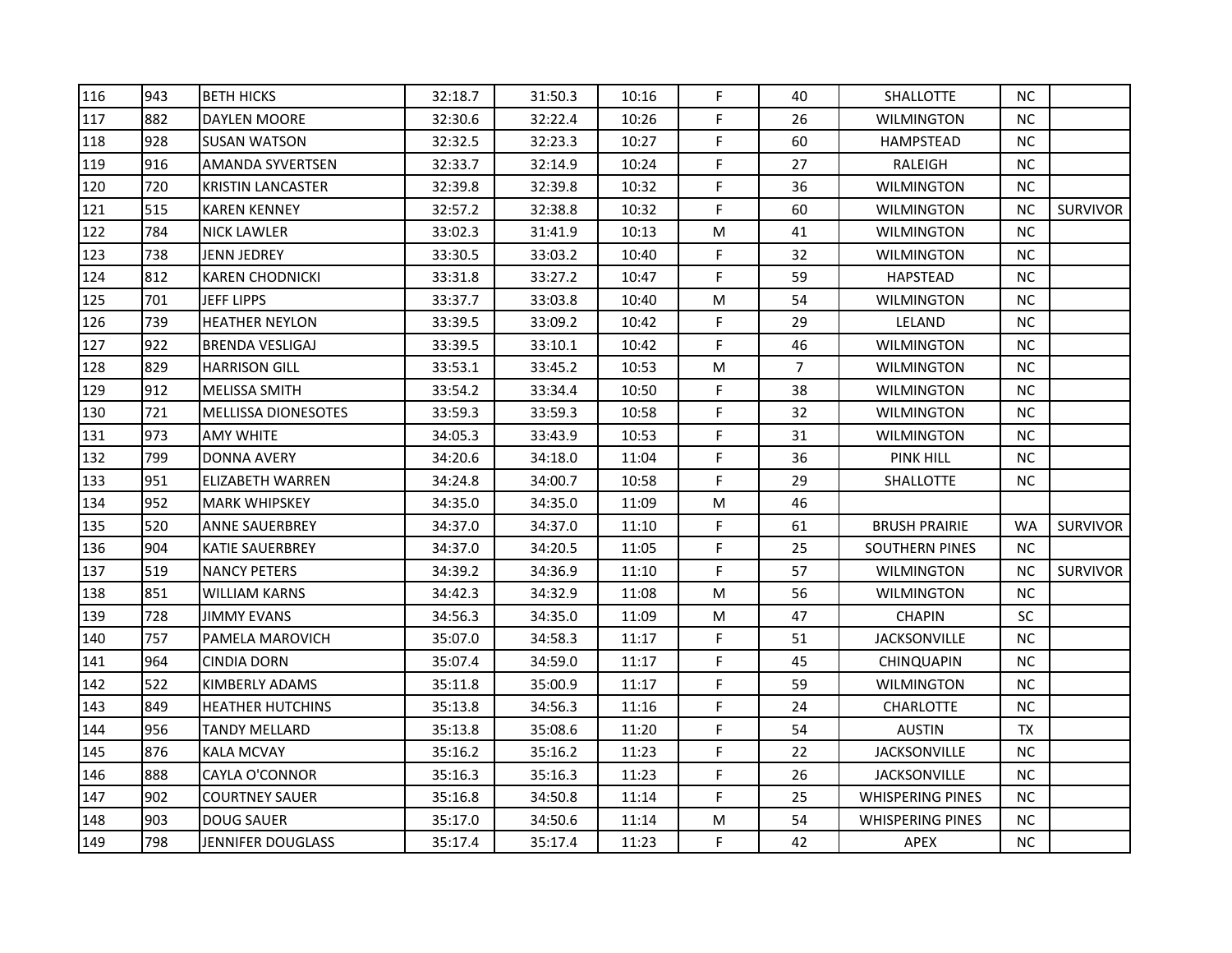| 150 | 809 | <b>MELISSA CARUSO</b>   | 35:17.6 | 35:17.6 | 11:23 | F. | 47 | RALEIGH               | NC.       |                 |
|-----|-----|-------------------------|---------|---------|-------|----|----|-----------------------|-----------|-----------------|
| 151 | 751 | JOHN TARASCO            | 35:19.3 | 34:36.7 | 11:10 | M  | 55 | <b>WILMINGTON</b>     | <b>NC</b> |                 |
| 152 | 970 | <b>MARY KELLEY</b>      | 35:44.5 | 35:12.9 | 11:21 | F  | 58 | RALEIGH               | NC.       |                 |
| 153 | 750 | <b>CINDI SEMKEN</b>     | 35:50.6 | 35:50.6 | 11:34 | F. | 50 | WILMINGTON            | NC        |                 |
| 154 | 744 | <b>BRANDY GREEN</b>     | 35:50.7 | 35:23.6 | 11:25 | F  | 36 | WILMINGTON            | NC.       |                 |
| 155 | 855 | <b>BRETT KEELER</b>     | 35:54.8 | 35:54.8 | 11:35 | M  | 32 | CAROLINA BEACH        | NC.       |                 |
| 156 | 895 | <b>KAYSIE PRALLE</b>    | 35:54.9 | 35:54.9 | 11:35 | F  | 36 | <b>CAROLINA BEACH</b> | NC.       |                 |
| 157 | 936 | CAROL COLLINS           | 36:00.8 | 35:35.3 | 11:29 | F  | 48 | OAK ISLAND            | NC.       |                 |
| 158 | 837 | <b>MARIA HALL</b>       | 36:01.0 | 35:59.5 | 11:36 | F  | 25 | WILMINGTON            | <b>NC</b> |                 |
| 159 | 835 | LORI GULOTTA            | 36:02.1 | 35:39.6 | 11:30 | F. | 47 | <b>WAXHAW</b>         | NC.       |                 |
| 160 | 861 | PAULA LEMPART           | 36:02.3 | 35:41.1 | 11:31 | F  | 47 | <b>CHAPEL HILL</b>    | NC.       |                 |
| 161 | 918 | JAYSON THORPE           | 36:32.6 | 36:22.3 | 11:44 | M  | 18 | RANDLEMAN             | NC.       |                 |
| 162 | 760 | TANA PETERMAN           | 37:00.6 | 37:00.6 | 11:56 | F  | 27 | <b>JACKSONVILLE</b>   | NC        |                 |
| 163 | 763 | LYNN SMOKOVICH          | 37:00.8 | 36:34.4 | 11:48 | F  | 55 | <b>JACKSONVILLE</b>   | NC.       |                 |
| 164 | 792 | FRANK W GOTTBRATH       | 37:03.0 | 37:03.0 | 11:57 | M  | 72 | LELAND                | NC.       |                 |
| 165 | 823 | KIMBERLY EASON          | 37:04.1 | 37:04.1 | 11:57 | F  | 34 | WILMINGTON            | NC.       |                 |
| 166 | 505 | LISHA AKERS             | 37:13.2 | 36:46.6 | 11:52 | F  | 51 | <b>BURLINGTON</b>     | <b>NC</b> | <b>SURVIVOR</b> |
| 167 | 953 | JOHN FUSSELL            | 37:17.1 | 37:07.4 | 11:58 | M  | 42 | HAMPSTEAD             | NC        |                 |
| 168 | 711 | <b>EUGENE HUGUELET</b>  | 37:23.6 | 37:14.2 | 12:01 | M  | 80 | WILMINGTON            | NC.       |                 |
| 169 | 718 | SUMMERLEE KING          | 37:40.8 | 37:40.8 | 12:09 | F. | 30 | WILMINGTON            | NC.       |                 |
| 170 | 917 | JENNIFER TAYLOR         | 37:42.8 | 37:42.8 | 12:10 | F. | 42 | <b>SIMS</b>           | NC.       |                 |
| 171 | 803 | <b>ALISON BARINGER</b>  | 37:49.9 | 37:32.7 | 12:06 | F  | 33 | <b>WILMINGTON</b>     | NC.       |                 |
| 172 | 714 | <b>VIRGINIA TEACHEY</b> | 37:55.1 | 37:48.3 | 12:12 | F  | 65 | <b>WILMINGTON</b>     | <b>NC</b> |                 |
| 173 | 517 | ROSITA LEACH            | 37:57.3 | 37:28.8 | 12:05 | F  | 60 | GARNER                | NC.       | <b>SURVIVOR</b> |
| 174 | 969 | <b>MARY KAYLER</b>      | 38:00.4 | 37:53.7 | 12:13 | F  | 43 | LELAND                | <b>NC</b> |                 |
| 175 | 735 | LINDSAY TOLER           | 38:26.5 | 38:26.5 | 12:24 | F  | 28 | WILMINGTON            | NC.       |                 |
| 176 | 712 | JOYCE HUGUELET          | 39:09.0 | 38:58.6 | 12:34 | F  | 79 | WILMINGTON            | NC.       |                 |
| 177 | 504 | RONDA HALLENBECK        | 39:33.0 | 39:10.3 | 12:38 | F  | 48 | <b>GOLDSBORO</b>      | ΝC        | <b>SURVIVOR</b> |
| 178 | 919 | <b>WESLEE THORPE</b>    | 39:42.0 | 39:32.8 | 12:45 | M  | 14 | RANDLEMAN             | NC.       |                 |
| 179 | 948 | <b>ANDERW PIERCE</b>    | 39:46.3 | 39:24.4 | 12:43 | M  | 32 | WILMINGTON            | NC.       |                 |
| 180 | 841 | ELLE HARMON             | 39:51.4 | 39:51.4 | 12:51 | F  | 8  | WILMINGTON            | <b>NC</b> |                 |
| 181 | 776 | <b>EMILY JONES</b>      | 39:53.4 | 39:46.1 | 12:50 | F  | 35 | <b>BREVARD</b>        | NC.       |                 |
| 182 | 777 | MIKE JONES              | 39:57.6 | 39:57.6 | 12:53 | M  | 40 | <b>BREVARD</b>        | NC.       |                 |
| 183 | 815 | <b>DANA CRATER</b>      | 39:59.7 | 39:59.7 | 12:54 | F  | 33 | WILMINGTON            | NC.       |                 |
|     |     |                         |         |         |       |    |    |                       |           |                 |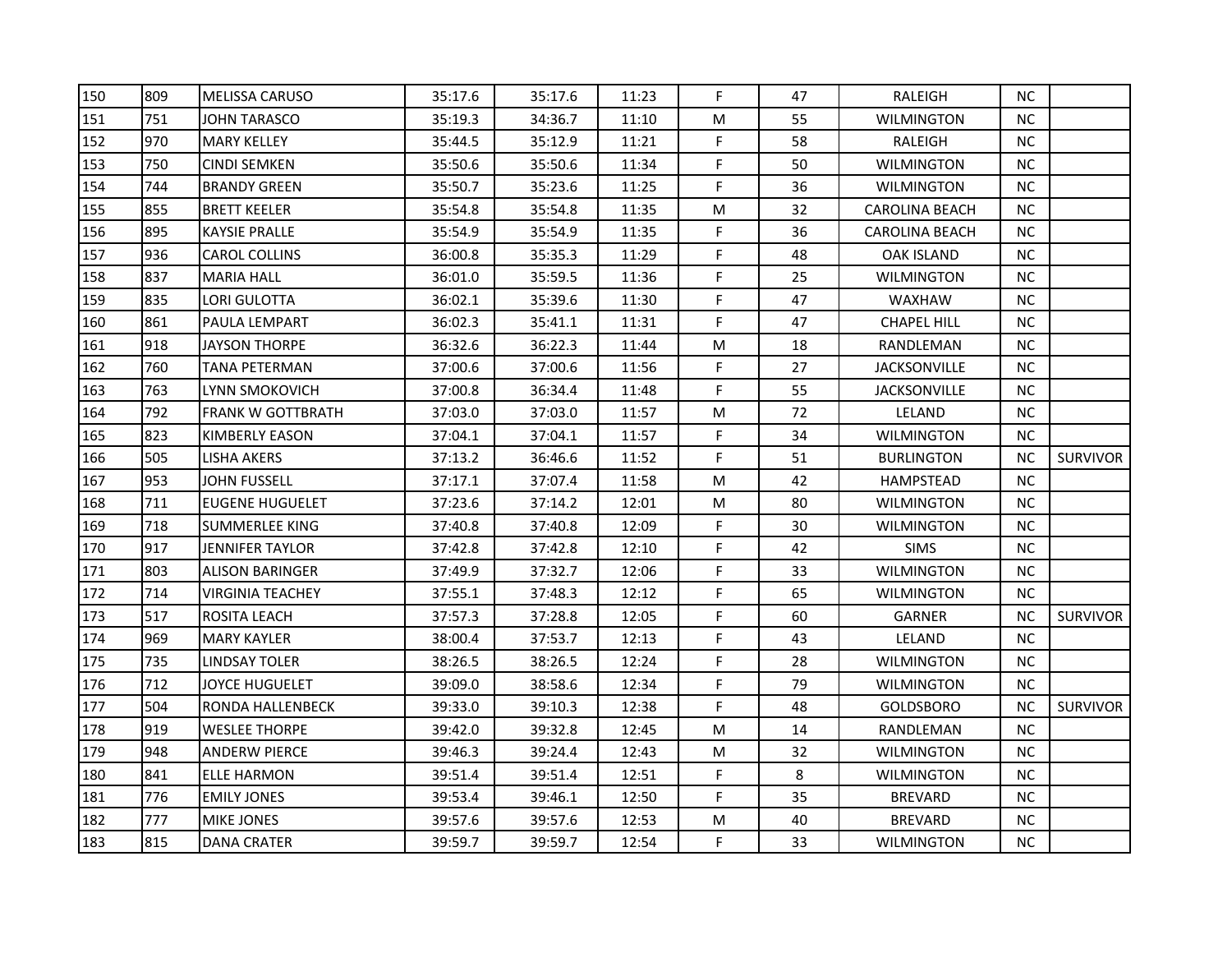| 184 | 740 | <b>RHONDA BEISTEL</b>    | 40:31.1 | 40:31.1 | 13:04 | F.          | 40 | <b>WILMINGTON</b>   | <b>NC</b> |                 |
|-----|-----|--------------------------|---------|---------|-------|-------------|----|---------------------|-----------|-----------------|
| 185 | 755 | <b>GAYLA MACMILLAN</b>   | 40:42.2 | 40:42.2 | 13:08 | F           | 55 | <b>WILMINGTON</b>   | <b>NC</b> |                 |
| 186 | 759 | <b>DANIELLE MOSS</b>     | 40:56.2 | 40:44.2 | 13:08 | F           | 19 | <b>HUBERT</b>       | <b>NC</b> |                 |
| 187 | 804 | <b>MYRTIS BARKER</b>     | 41:02.5 | 40:29.6 | 13:04 | F           | 62 | LELAND              | <b>NC</b> |                 |
| 188 | 510 | LINDA CLYNE              | 41:06.6 | 40:32.8 | 13:05 | F           | 65 | <b>WILMINGTON</b>   | <b>NC</b> | <b>SURVIVOR</b> |
| 189 | 838 | <b>NOELLE HALL</b>       | 41:27.8 | 41:27.8 | 13:22 | F           | 43 | <b>ELM CITY</b>     | <b>NC</b> |                 |
| 190 | 523 | <b>SHERRY COWAN</b>      | 41:37.6 | 40:43.1 | 13:08 | F.          | 41 | <b>HUBERT</b>       | NC        |                 |
| 191 | 746 | ROBERT MILTON            | 41:43.6 | 41:43.6 | 13:27 | M           | 36 | <b>WILMINGTON</b>   | NC.       |                 |
| 192 | 911 | <b>SUSAN SINCLAIR</b>    | 42:04.0 | 41:37.0 | 13:25 | F.          | 55 | KURE BEACH          | NC.       |                 |
| 193 | 971 | <b>CHARLENE CLIBORNE</b> | 42:21.5 | 42:21.5 | 13:40 | F           | 45 | <b>CASTLE HAYNE</b> | NC.       |                 |
| 194 | 865 | <b>TOR LJUNG</b>         | 42:23.4 | 41:54.1 | 13:31 | M           | 52 | <b>WILMINGTON</b>   | NC.       |                 |
| 195 | 864 | <b>MARTHA LJUNG</b>      | 42:23.4 | 41:53.8 | 13:31 | F           | 50 | <b>WILMINGTON</b>   | <b>NC</b> |                 |
| 196 | 958 | <b>MARK WHITLOCK</b>     | 43:48.5 | 42:42.3 | 13:46 | M           | 58 | <b>BREVARD</b>      | <b>NC</b> |                 |
| 197 | 524 | CAROL KONICKI            | 44:01.9 | 44:01.9 | 14:12 | F           | 58 | <b>WILMINGTON</b>   | <b>NC</b> |                 |
| 198 | 713 | <b>GARY TEACHEY</b>      | 44:27.1 | 44:27.1 | 14:20 | M           | 65 | <b>WILMINGTON</b>   | <b>NC</b> |                 |
| 199 | 944 | HEATHER LINQUIST-BULL    | 44:42.3 | 42:45.7 | 13:47 | F           | 39 | WILMINGTON          | NC        |                 |
| 200 | 513 | <b>LIZ FISHER</b>        | 46:26.5 | 45:43.5 | 14:45 | F           | 56 | <b>WILMINGTON</b>   | <b>NC</b> | <b>SURVIVOR</b> |
| 201 | 769 | <b>SHARON KIVETT</b>     | 47:12.1 | 45:57.3 | 14:49 | F           | 44 | <b>GREENSBORO</b>   | <b>NC</b> |                 |
| 202 | 797 | <b>RAY KIVETT</b>        | 47:12.2 | 47:12.2 | 15:14 | M           | 58 | <b>GREENSBORO</b>   | NC        |                 |
| 203 | 887 | NORMA NORWOOD            | 47:17.4 | 47:16.2 | 15:15 | F           | 66 | <b>WILMINGTON</b>   | <b>NC</b> |                 |
| 204 | 885 | <b>BEV MURTAGH</b>       | 47:18.5 | 47:17.1 | 15:15 | F           | 60 | <b>WILMINGTON</b>   | <b>NC</b> |                 |
| 205 | 704 | <b>LISA HARLOFF</b>      | 48:47.1 | 48:47.1 | 15:44 | F           | 50 | RALEIGH             | NC        |                 |
| 206 | 894 | <b>BRENDAN PIRNAY</b>    | 49:13.0 | 49:10.3 | 15:52 | M           | 12 | <b>WILMINGTON</b>   | <b>NC</b> |                 |
| 207 | 846 | <b>SIERRA HOUSTON</b>    | 49:13.8 | 49:11.0 | 15:52 | F           | 15 | <b>WILMINGTON</b>   | <b>NC</b> |                 |
| 208 | 915 | <b>LISA SOHASKEY</b>     | 49:42.1 | 49:40.4 | 16:01 | F           | 40 | <b>WILMINGTON</b>   | <b>NC</b> |                 |
| 209 | 507 | TAMMY TANN               | 49:42.7 | 49:42.7 | 16:02 | F           | 36 | WILMINGTON          | <b>NC</b> | <b>SURVIVOR</b> |
| 210 | 796 | SAMANTHA VENIER          | 49:43.1 | 49:43.1 | 16:02 | F           | 28 | ROCKY POINT         | NC.       |                 |
| 211 | 845 | <b>CYNDIE HOLT</b>       | 49:56.9 | 49:26.0 | 15:57 | F           | 37 | LELAND              | <b>NC</b> |                 |
| 212 | 508 | <b>MELISSA BOLTON</b>    | 50:23.2 | 49:58.9 | 16:07 | $\mathsf F$ | 38 | <b>WILMINGTON</b>   | NC.       | <b>SURVIVOR</b> |
| 213 | 961 | <b>JEAN LAWLER</b>       | 51:27.0 | 51:13.3 | 16:31 | F           | 70 | <b>WILMINGTON</b>   | <b>NC</b> |                 |
| 214 | 960 | <b>RITA BUFFKIN</b>      | 51:27.5 | 51:13.5 | 16:31 | F           | 27 | <b>WILMINGTON</b>   | NC        |                 |
| 215 | 852 | <b>MITCH KATZMAN</b>     | 52:23.1 | 51:46.1 | 16:42 | M           | 61 | LELAND              | NC.       |                 |
| 216 | 789 | <b>KAREN RODENHEISER</b> | 52:28.3 | 51:50.7 | 16:43 | F.          | 53 | LELAND              | NC.       |                 |
| 217 | 774 | <b>DEBBI SULLIVAN</b>    | 53:16.5 | 53:04.2 | 17:07 | F           | 61 | <b>WILMINGTON</b>   | NC        |                 |